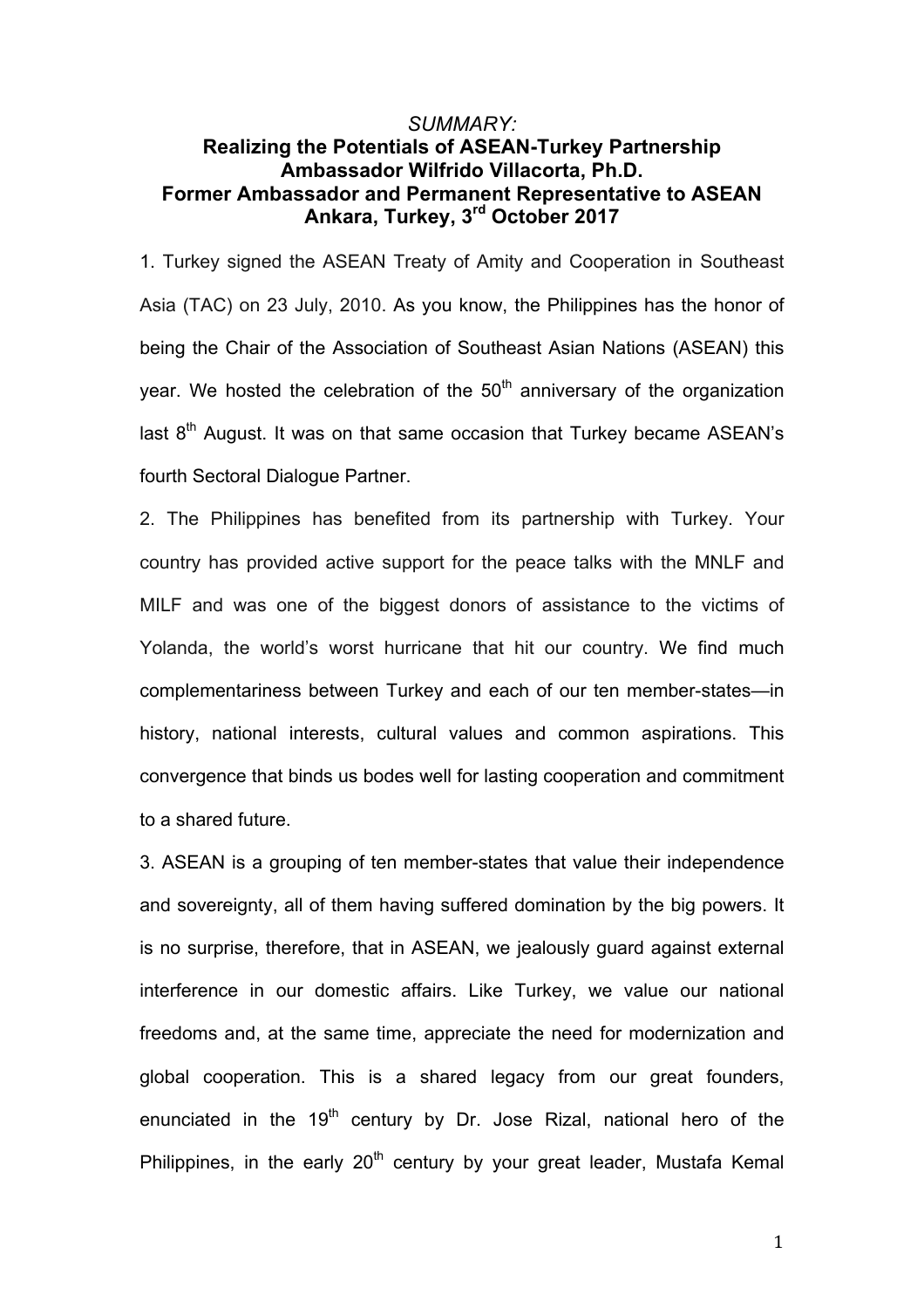Ataturk, and in 1967, reiterated by most of the founding fathers of the Association of Southeast Asian Nations: Sukarno of Indonesia, Lee Kuan Yew of Singapore, Abdul Rahman of Malaysia, and Kittikachorn of Thailand.

4. ASEAN countries have a population of more than 627 million people and a combined GDP of \$2.6 trillion. ASEAN has signed six free-trade agreements with other regional economies.

5. ASEAN has contributed to regional stability by building much-needed norms and fostering an environment to address shared challenges. The ASEAN is not a military organization. It is not mandated to solve disputes but to manage them. Throughout its fifty years of history, there has been no major armed conflict among member-states. The grouping is committed to peace, prosperity and stability and has adopted instruments that call for non-violent means of resolving conflict: Zone of Peace, Freedom and Neutrality (ZOPFAN), Southeast Asia Nuclear Weapons Free Zone (SEANWFZ), Treaty of Amity and Cooperation in Southeast Asia (TAC), ASEAN Regional Forum (ARF), and Declaration of Conduct among Parties to the South China Sea (DOC). In its last summit, the foreign ministers have adopted the Framework for the Code of Conduct in the South China Sea.

6. According to the Asian Development Bank, ASEAN's greatest success has been in tariff reduction. On average, 96% of its members' tariff lines are at 0%. This share is expected to reach 98.67 by 2018. The new AEC Blueprint 2025 provides measures for raising productivity through innovation, technology and human resource development. It also aims at more inclusiveness in the integration process and support for micro, small and medium-sized enterprises.

2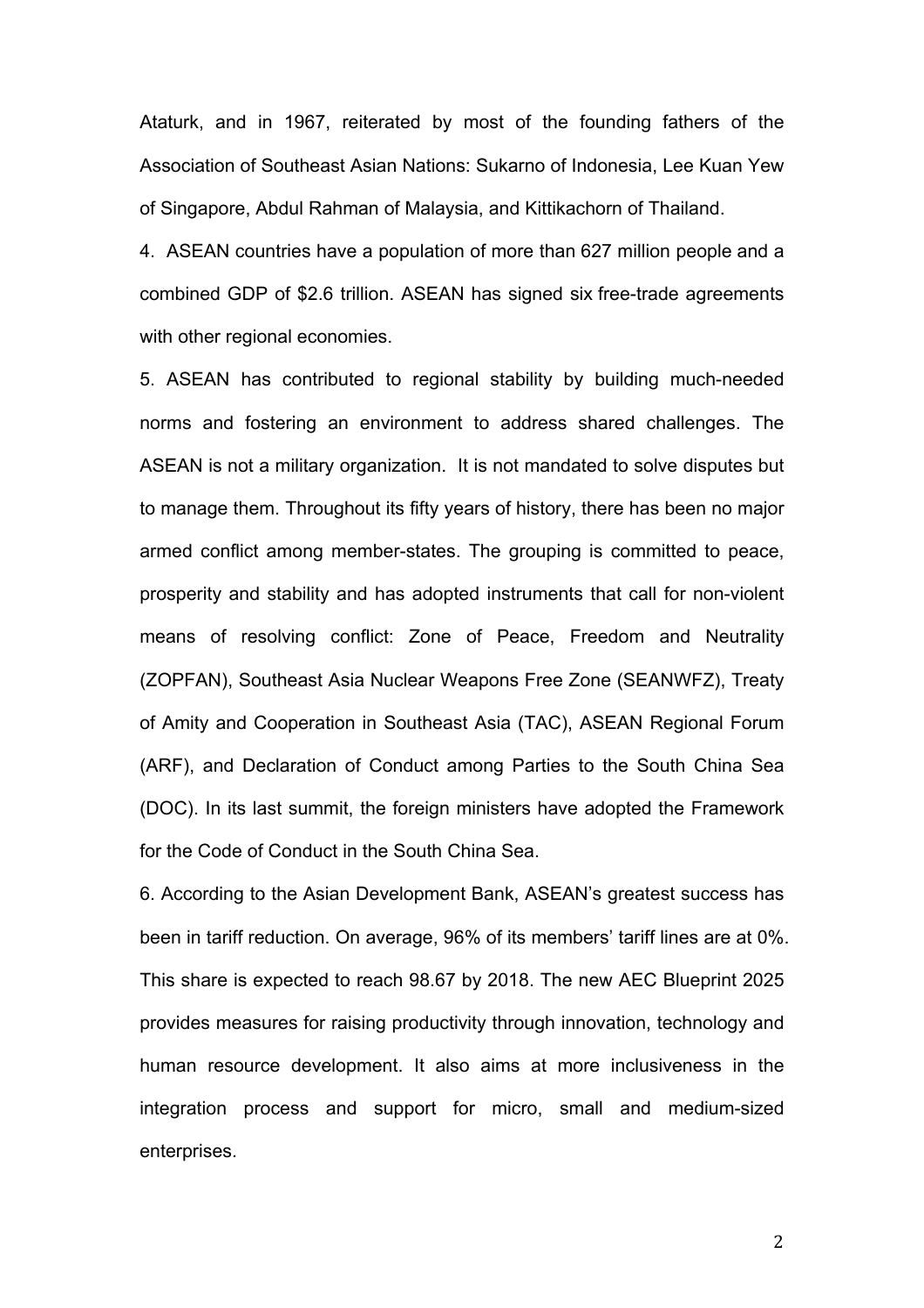7. All the ASEAN member-states as well as Turkey were signatories to the Asia Infrastructure Investment Bank and supported the Belt and Road Initiative of China. These opportunities for accelerating inter-regional economic progress reflect fundamental shifts in global leadership and security and economic architecture.

8. The Turkish Government could share its 30-years of experience in PPP legal and institutional framework. Cooperation in e-commerce can be initiated in the areas of payment systems, logistics and customs, and for training on online markets and products sale for SMEs.

9. In research and development, partnerships and exchange could be initiated on specific fields such as mining investments. Disaster health management is another sector that could be explored. As the  $6<sup>th</sup>$  most visited holiday destination in the world with 40 million international tourists, Turkey can also support ASEAN's capacity-building program in tourism development.

10. Turkey has much to contribute to the cultural projects of ASEAN. The Turkish example as a multicultural and multi-religious country can help in enhancing ASEAN's sense of community and its identity as a melting pot of civilizations and cultural and religious traditions.

11. The proposed Regional Comprehensive Economic Partnership (RCEP) agreement covers the ten ASEAN member-states and six trade agreement partners that include China, Korea, Japan, Australia, New Zealand and India. It was initiated by ASEAN and endorsed by China, The RCEP is strategically important because it accounts for almost half of the world's population, almost 30 percent of the global domestic product, and over a quarter of the world's exports. It is also projected to reach a combined domestic product of \$22.7

3